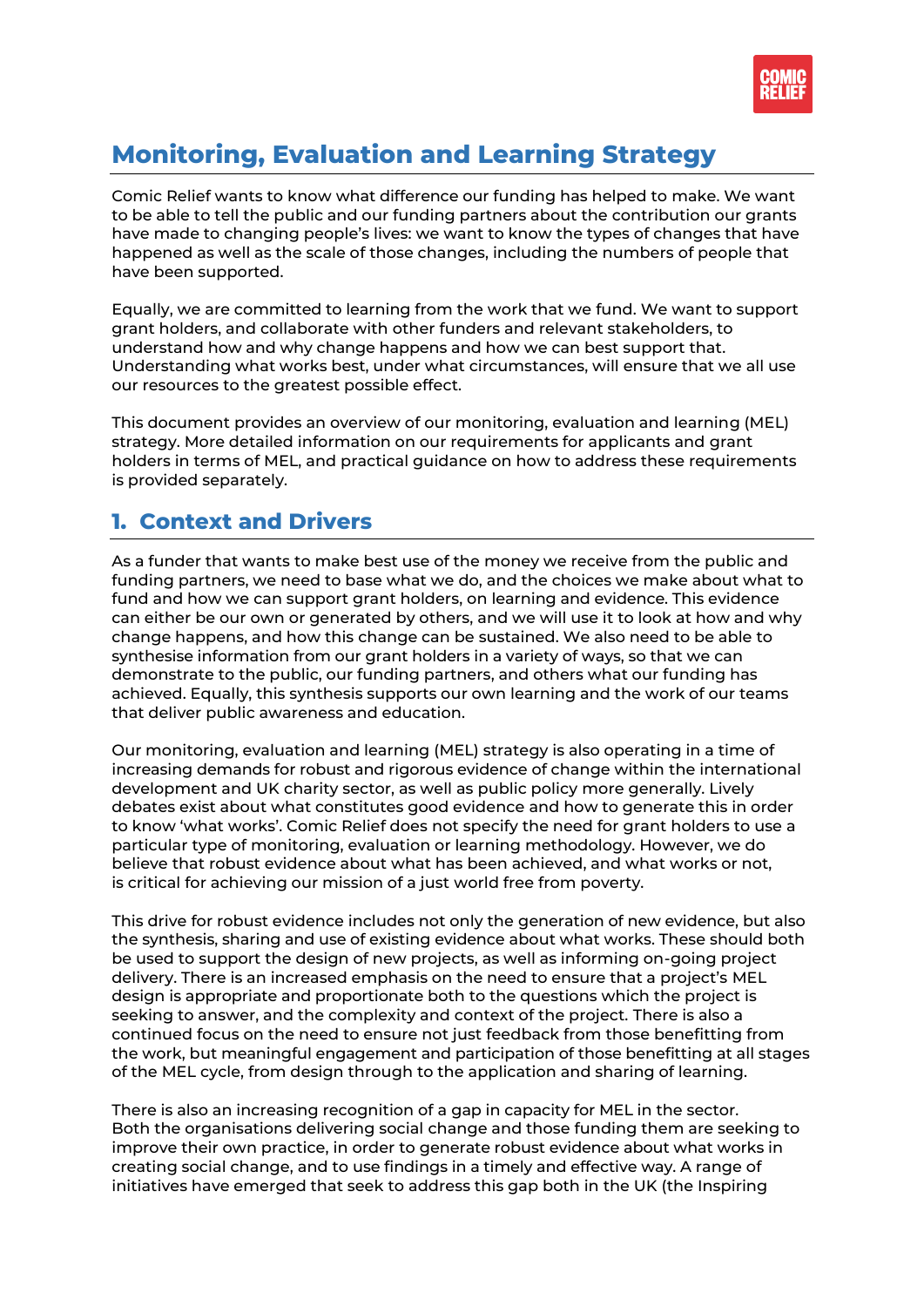

Impact Network for example) and internationally (the BOND Effectiveness Programme and Better Evaluation for example). There are also a number of initiatives aimed at supporting funders to be more open and transparent with their grants and funding data, such as 360Giving and IATI.

## **2. Strategy aims**

In order to respond effectively to the context and drivers, we have framed our monitoring, evaluation and learning strategy around four aims.

2.1. Improve the quality of evidence about what is being achieved and what works in creating social change.

We see grant holders and people benefiting from the work as the principal drivers, owners and users of their own learning. Applicants and grant holders should take ownership of their MEL, and engage meaningfully with those benefitting from their work to ensure their MEL is truly meaningful and effective. We want to enable them to do this and do it well. This means ensuring those we support have the capacity to provide robust evidence of the difference they make, and of what works, to enable them to prove and improve their work. We will do this by providing guidance and the resources they need to improve their MEL design and capacity, and in some cases we will support them directly in doing this. We will support broader sector initiatives seeking to improve MEL practice across the sector, and also commission, support or fund relevant evaluations and initiatives to bring existing evidence together, or to gather new evidence about what works.

2.2. Demonstrate the difference our funding makes in order to celebrate achievements and support our fundraising

We are accountable to the public and other funding partners, and want to be able to tell them what changes their donations have contributed towards. We also want to ensure that grant holders are accountable to those benefiting from their work. For this reason, when we award a grant, we expect organisations to develop robust MEL frameworks to enable them to report back to all stakeholders on the difference they are making. We synthesise the data that grant holders give us from across all our funding. This provides an overall picture of what needs are being addressed, the numbers of people being helped and the changes that are occurring in their lives. We also commission our own evaluations when we need further evidence of the difference our funding makes.

2.3. Understand our effectiveness as a grant maker and improve how we help deliver change

We are committed to understanding how effectively we play our role as a grant maker. We want to ensure that our grant making and management is carried out in a way that most effectively supports those we fund to achieve change, and that is efficient and cost-effective. This includes the grant making and grant management processes we use and the types of funding and support we provide, as well as the ways in which we contribute to the process of creating social change. We will track performance against key metrics in a number of areas, work with other funders to share and learn from one another, and gather regular feedback from grant holders and other key stakeholders.